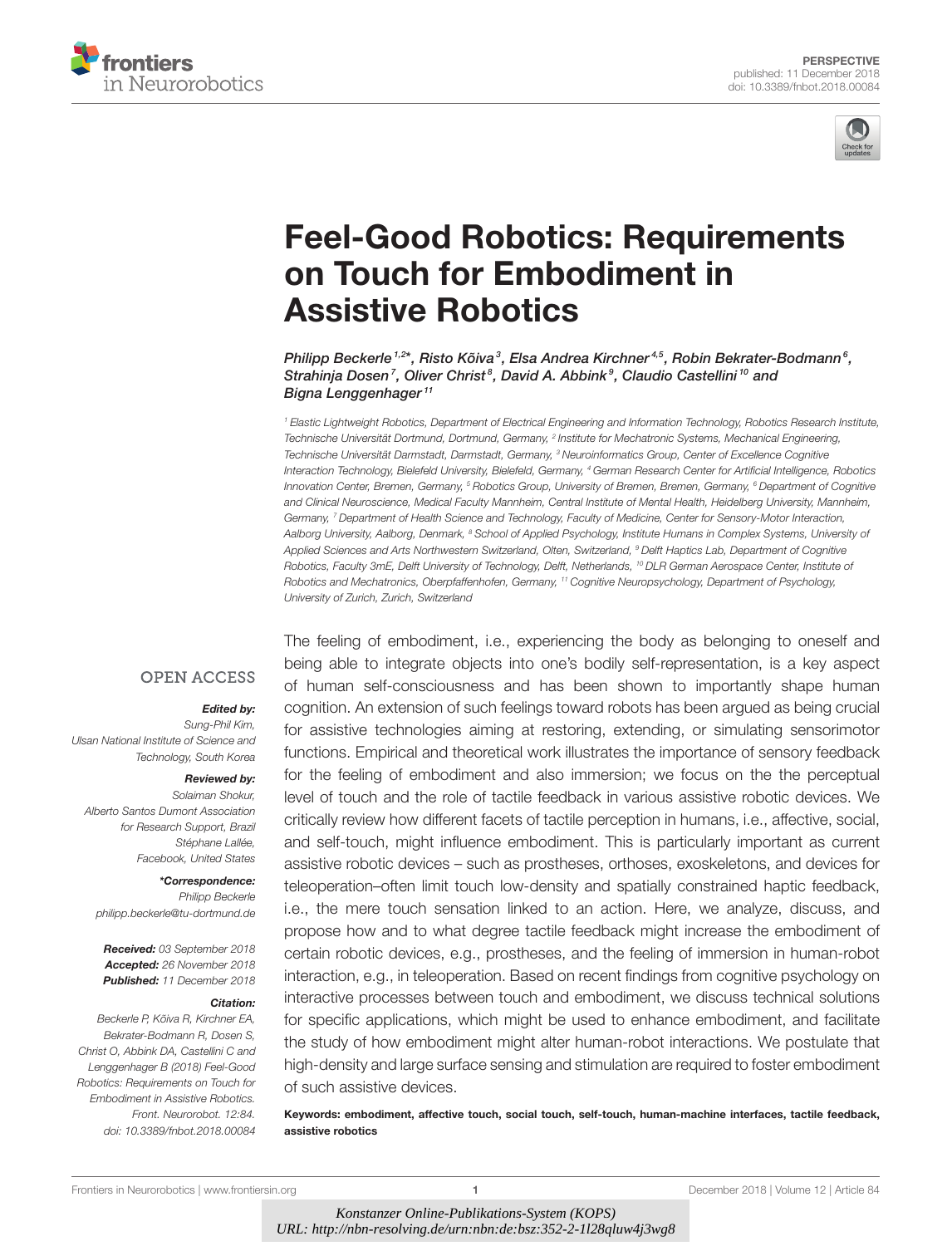## 1. INTRODUCTION

Due to recent societal trends and technical improvements, assistive robots, i.e., devices that enable or support the performance of a functional task, have gained increased importance in various applications such as prostheses, orthoses, exoskeletons, and devices for teleoperation [\(Dollar and Herr,](#page-5-0) [2008;](#page-5-0) [Beckerle et al., 2017;](#page-4-0) [Veneman et al., 2017;](#page-6-0) [Fani et al.,](#page-5-1) [2018\)](#page-5-1). A central issue in assistive robotics is to what extent the device might and should be integrated into the user's bodily self-representation, which has been shown to be highly plastic, e.g., [\(Moseley et al., 2012\)](#page-6-1). It has previously been argued that particularly robots aiming at restoring, improving, or enhancing human sensorimotor functions might benefit from enhanced embodiment [\(Pazzaglia and Molinari, 2016;](#page-6-2) [Makin et al., 2017;](#page-5-2) [Niedernhuber et al., 2018\)](#page-6-3). This concerns ownership, i.e., the sensation that an object belongs to the body, as well as agency, i.e., the feeling of being in control of an object's movements [\(Synofzik et al., 2008\)](#page-6-4). Thus, the crucial question is: how should assistive robots be designed for optimized integration with the user's body?

There has been a keen interest within psychological, neuroscientific, and philosophical studies to investigate to what extent an external object might become part of oneself. Many of these studies focused on the investigation of tool use. Importantly, due to the nature of tool use, this literature largely focuses on motor aspects and visuomotor contingencies. Yet, at least since the seminal study on the rubber hand illusion [\(Botvinick and Cohen, 1998\)](#page-4-1), research has increasingly investigated the influence of sensory feedback and multisensory processing on the experience of the bodily self. Multisensory integration seems to be a crucial underpinning of the illusion [\(Bremner and Spence, 2017\)](#page-5-3). Interestingly, a large body of literature suggests that various aspects of touch might differently modulate the feeling of ownership in rubber-hand-illusion-like setups. For example, illusory ownership of a virtual hand can be elicited when participants actively touch the limb (Hara et al., [2015\)](#page-5-4), i.e., during self-touch. Specific, low speed tactile stimulation that activates specific fibers and is associated with positive feelings, i.e., affective touch [\(Löken et al., 2009\)](#page-5-5), was observed to increase illusory ownership of a rubber hand [\(Crucianelli et al., 2013,](#page-5-6) [2017;](#page-5-7) [van Stralen et al., 2014\)](#page-6-5). These results suggest subtle and complex influences of multi-faceted tactile information on the sense of self and the integration of an external object into the person's bodily self-representation. The network of receptors in the human skin is spatially distributed and provides high-density information.

The majority of contemporary tactile feedback techniques, however, focus on low-density and spatially constrained tactile feedback related to active touch of external objects typically through fingers and hand [\(Antfolk et al., 2013b;](#page-4-2) [Schofield et al.,](#page-6-6) [2014;](#page-6-6) [Svensson et al., 2017;](#page-6-7) [Stephens-Fripp et al., 2018\)](#page-6-8). Yet, this does by no means cover all facets of tactile afferent signals humans typically get from their body when interacting with their environment. Various interaction scenarios also rely on passive touch, i.e., being touched either by one self (self-touch) or by someone else (social/interpersonal touch). Beyond purely functional information about the consequence of a self-generated action, passive and especially social touch might be important in non-verbal communication, for example, in transferring emotional states [\(Hertenstein et al., 2006,](#page-5-8) [2009\)](#page-5-9). The required spatial resolution is not yet known, which seems to highlight the limitations of most current technologies, but we think that cutting edge sensory and stimulation devices could help to explore this as argued in detail below.

These facets of touch have preliminarily been investigated in scenarios where they are mediated through a humanmachine interface and related to prosthetics, telerobotics, and assistance [\(Haans and Usselsteijn, 2009;](#page-5-10) [Hara et al., 2015;](#page-5-4) [Huisman, 2017\)](#page-5-11), but are far from being fully understood. Additionally, the applicability of the different facets might depend on the application domain: while it intuitively makes sense that affective tactile feedback might enhance the integration of a prostheses into the bodily self and might foster more natural interpersonal interaction, other assistive devices, e.g., teleoperation in hazardous areas, might not require integration into their user's bodily self, but nevertheless might benefit from more natural feedback to allow for intuitive interaction. Thus, a careful look into the requirements regarding tactile feedback in different domains is indispensable in order to design robots that actually 'feel good' to their users.

Here, we will discuss to what degree engineering wellintegrated tactile feedback could increase the integration of assistive robotic devices such as prostheses [\(Rosén et al., 2009;](#page-6-9) [Marasco et al., 2011;](#page-5-12) [Bensmaia and Miller, 2014\)](#page-4-3), exoskeletons [\(Avizzano and Bergamasco, 1999;](#page-4-4) [O'Malley and Gupta, 2008;](#page-6-10) [Frisoli et al., 2009;](#page-5-13) [Ben-Tzvi and Ma, 2015;](#page-4-5) [Mallwitz et al.,](#page-5-14) [2015;](#page-5-14) [Shokur et al., 2016;](#page-6-11) [Planthaber et al., 2018\)](#page-6-12), and telerobotic devices [\(Gomez-Rodriguez et al., 2011;](#page-5-15) [Gallo et al., 2012;](#page-5-16) Sengül et al., [2012;](#page-6-13) [Pamungkas and Ward, 2014;](#page-6-14) [Weber and Eichberger,](#page-6-15) [2015\)](#page-6-15) into their users' body representations. Possibly, increased experience of the bodily self facilitates the use and increases the acceptance and performance of such devices (D'Alonzo and Cipriani, [2012;](#page-5-17) [D'Alonzo et al., 2015;](#page-5-18) [Imaizumi et al.,](#page-5-19) [2016\)](#page-5-19). Furthermore, we consider virtual reality (VR) training approaches as a flexible and low-cost measure [\(Holden, 2005\)](#page-5-20) to support and enhance users in interacting with assistive robots.

We give theoretical and technical perspectives and suggestions to develop human-robot interactions that embrace affective and social facets of touch as well as self-touch. Therefore, we argue that a shift toward spatially distributed and high-density tactile sensing and stimulation would open up new avenues to empirically investigate user-oriented assistance in terms of applied sciences as well as neuroscientific and psychological research. Finally, the integration of different touch principles might enhance the usability and user experience. We discuss the relations of tactile feedback and perception of robotic devices on a perceptual level as well as how they influence the bodily self-experience and how they are influenced by human-machine interfaces. The subsequent sections discuss potential technologies and applications of high-density bidirectional interfaces with tactile stimulation over large surfaces and their relation to bodily self-experience.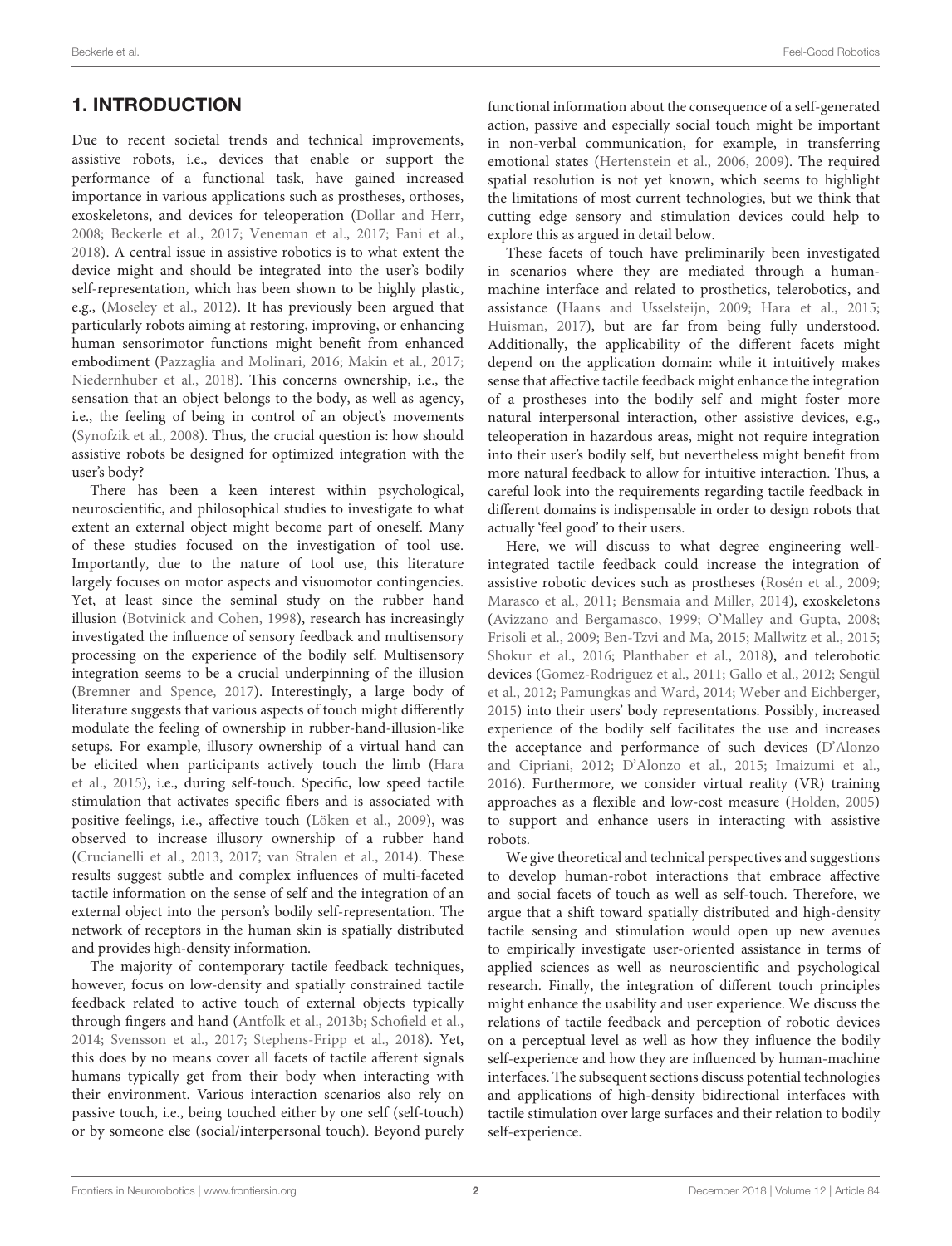### 2. TECHNICAL SOLUTIONS FOR STIMULATION AND SENSING DEVICES

We argue that provision of artificial touch feedback enhances bodily self-experience and that the integration of assistive devices into the bodily self improves control [\(Castellini et al., 2014;](#page-5-21) [Beckerle, 2017\)](#page-4-6). This is highly desirable whenever a human user must learn to use a robotic device as if it was a real extension of his or her body rather than a tool [\(Hahne et al.,](#page-5-22) [2017\)](#page-5-22). Hence, exploring the functions of the human sense of touch is an important research topic and it still requires substantial technological advancements in several aspects of human-machine interfacing (HMI). From the engineer's point of view, all facets of touch can be enforced via tactile sensing to detect the act of being touched [\(Dahiya et al., 2010;](#page-5-23) Zou et al., [2017\)](#page-6-16) and tactile stimulation to elicit the feeling of being touched [\(Franceschi et al., 2017\)](#page-5-24). To provide all required facets of touch, the HMI must mimic the human sense of touch and implement high sensitivity and distributed sensing and stimulation. Therefore, an ideal HMI enforcing touch comprises an integrated shape-conformable high-density, largesurface tactile stimulator and tactile sensor, with characteristics similar to those of the human skin [\(Dahiya et al., 2010\)](#page-5-23). First works attempt to provide such HMIs [\(Kim et al., 2014\)](#page-5-25), but many open research questions remain as outlined in the remainder. Interestingly, robotics research already starts to use whole-body artificial skin to endow humanoid robots with more human-like body experience, which is also used for control purposes, i.e., implementing a safety margin around the robot or supporting it to reach objects [\(Roncone et al., 2016\)](#page-6-17).

#### 2.1. Tactile Stimulation

Tactile stimulation is mainly applied to restore or transmit tactile feedback to a human. Methods for restoring tactile feedback have, for instance, been investigated in prosthetics [\(Li et al., 2017\)](#page-5-26). However, the focus in previous work has been on providing active touch to improve manipulation or grasping – for example, using force feedback to allow manipulation of delicate objects. So far, affective and social touch have essentially not been considered. Tactile sensations can be elicited using invasive [\(Raspopovic et al.,](#page-6-18) [2014\)](#page-6-18) and non-invasive [\(Li et al., 2017\)](#page-5-26) electrical stimulation to depolarize cutaneous afferents or by mechanical stimulation, e.g., vibration motors, force, and torque applicators (Schofield et al., [2014\)](#page-6-6), to directly activate skin mechanoreceptors. However, most of the presented feedback systems are rather simple and include a single stimulator delivering stimuli related to one variable of the assistive robot only, e.g., grasping force of a prosthesis and/or hand aperture [\(Antfolk et al., 2013a\)](#page-4-7). A few multichannel interfaces have been presented recently, coding feedback information through careful positioning of the stimulators (spatial coding) or using a combination of spatial and parameter modulation (mixed coding) [\(Dosen et al., 2017;](#page-5-27) Strbac et al., [2017\)](#page-6-19).

Human-to-human social and affective touch is typically delivered in the form of distributed, non-stationary pressure patterns, e.g., a handshake, and/or gentle motions across the skin, e.g., a caress. To realistically emulate this type of interaction, a specific tactile interface is required, providing high-density stimulation through a dense network of spatially distributed stimulation channels, potentially covering large areas of the user's limb. Electrotactile stimulation is particularly suitable for this application due to its compactness, low power consumption, and rather immediate activation of cutaneous afferents. However, it needs to be considered that electrical stimulation requires calibration as the elicited sensations depend on body location. In addition, if not properly applied, the stimulation can be uncomfortable. Recently, flexible matrix electrodes for electrotactile stimulation have been presented and tested [\(Štrbac et al., 2016;](#page-6-20) [Franceschi et al., 2017\)](#page-5-24). The electrodes can be printed with a desired distribution and density of stimulation points.

#### 2.2. Tactile Sensing

Flexible sensors providing distributed tactile force measurement (artificial skins) have already been presented [\(Kim et al., 2014;](#page-5-25) [Büscher et al., 2015\)](#page-5-28) and are potentially able to capture the complex mechanical interaction characteristics of social and affective touch. In order to endow an anthropomorphic robotic system such as a hand prosthesis with artificial touch, the tactile sensors need to cover a two-dimensionally curved surface (Kim et al., [2014\)](#page-5-25), while maintaining high resolution and sensitivity. First promising attempts in this direction have been made by combining conductive elastomers with molded-interconnectdevices (MID) [\(Kõiva et al., 2013\)](#page-5-29). The sensors also need to withstand the wear typical of affective touch situations such as petting and stroking, where the surfaces are slid against each other. Overall, the maintenance cycles, if any, need to be wide apart for the technical systems, for them to be of additional benefit for the user. Many current tactile sensor developments capture the forces normal to the surface; we rather argue that, for affective touch sensing, capturing shear forces is crucial, as affective touch often involves sliding. To the best of our knowledge, no single sensor development exists at present day that achieves all the desired features in one – normal and shear force sensing, high spatial resolution and sensitivity and capability of covering curved surfaces, while being robust enough to be used outside confined laboratory setups.

### 2.3. Integration of Sensing and Stimulation

Tactile sensing and stimulation need to be properly integrated. The data measured by the sensor need to be coded into stimulation profiles delivered by the stimulator. A particular challenge is to accommodate the abundance of tactile data (spatially distributed and high-density). Recently, a prototype system has been demonstrated for transmitting tactile information captured by an artificial skin sensor (64 taxels, i.e., tactile pixels) to a human participant using electrotactile stimulation through a matrix of 32 pads arranged around the forearm. As there were more taxels than pads, the information from several neighboring taxels was fused and mapped to a single pad. Despite using this compromise to cope with current technical limitations, the experimental results showed that human users could recognize a range of shapes (letters, geometries, and lines), retrace the exact trajectory, and guess the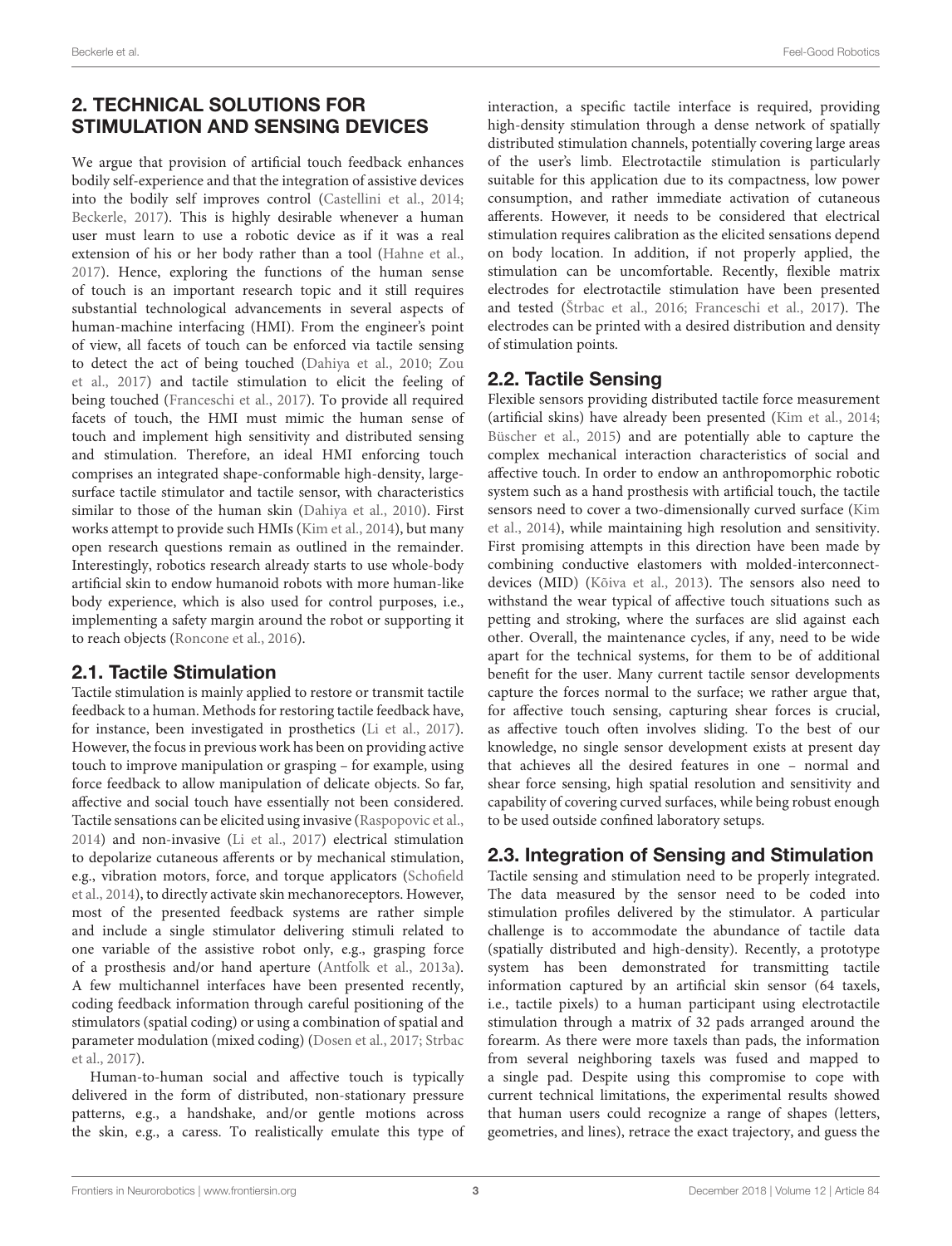direction of the movement of the tactile stimulus (Franceschi et al., [2017\)](#page-5-24). This is an encouraging result for the prospects of inducing and restoring affective and social touch: ideally, repeated, coherent, and discernible tactile stimuli patterns 'perceived'by the robot could be forwarded to the human via biologically plausible mapping of tactile stimulation. What this mapping should look like, as well as the desirable nature of psychophysical properties of high-density stimulation, are still open questions. Moreover, since a tactile sensation is often associated with a characteristic thermal sensation, e.g., coldness for metal surfaces, warmth for human touch, first studies investigate multimodal feedback including thermal stimulation [\(Gallo et al., 2012;](#page-5-16) [Pacchierotti et al., 2017\)](#page-6-21).

#### 3. APPLICATIONS IN ASSISTIVE ROBOTICS

We believe that the ability to control an assistive robotic device is distinctly influencing its usage, acceptance, and integration into the user's bodily self. Moreover, corresponding sensory feedback, as a main part of the sensory-motor loop, is highly relevant for a person to perceive a body part as belonging to oneself. This section discusses how high-density tactile feedback does or could potentially improve different applications of assistive robotics organized by the relevant facets of touch.

#### 3.1. Active Touch

Large-surface tactile sensing is an important aspect of modern robotics. Although grippers with high-resolution sensors are able to manipulate and recognize objects only by tactile guidance [\(Aggarwal et al., 2015\)](#page-4-8), this data are typically used only by the robot control algorithms, but not provided to the human user. Directly conveying active touch could enhance the operator's control over the system and understanding of the environment. Similarly, exoskeletons that assist patients with disabilities are often missing tactile feedback, simplify it distinctly, or make use of sensory substitution, e.g., substituting tactile by vibrotactile feedback [\(Shokur et al., 2016\)](#page-6-11). Certain sensory substitution approaches try to provide multimodal tactile feedback, e.g., including pressure, vibration, shear force, and temperature (Kim et al., [2010\)](#page-5-30). Such multimodal stimulation could reestablish complex active touch sensations in healthy individuals and patients with somatosensory deprivation by either providing somatotopically matching haptic stimulation [\(Kim et al., 2010\)](#page-5-30) or by stimulating uneffected body parts with unrestricted sensation [\(Meek et al., 1989\)](#page-5-31). We argue, that especially for the latter case high-density and large-surface interfaces could enhance touch sensation by possibly enforcing sensory remapping. Natural touch sensation would not only improve the overall experience, but could further enhance learning of simple [\(Bark et al., 2015\)](#page-4-9) as well as complex motor behavior [\(Sigrist et al., 2015\)](#page-6-22). This is especially true when combined with VR-based training scenarios that are currently often lacking tactile feedback as well (Weiss et al., [2006;](#page-6-23) [Bovet et al., 2018\)](#page-4-10).

An enhancement of control is even more important for assistive devices that replace a body part, such as prostheses.

Here, spatially distributed high-density tactile feedback could provide the missing tactile sensation and allow for an integrated processing of visual and somatosensory feedback to restore the user's feeling of agency and the perceived integrity of the body as investigations with rather simple vibrotactile feedback suggest [\(Prewett et al., 2012;](#page-6-24) [Witteveen et al., 2015\)](#page-6-25). It has been shown that amputees perceive a varying degree of ownership for their prosthetic devices [\(Kern et al., 2009\)](#page-5-32), which has been proposed to be an important factor for prosthesis acceptance [\(Ehrsson et al.,](#page-5-33) [2008\)](#page-5-33). Touch might play a key role in this process: recent studies show that synchronous touches applied to both the residual limb and a prosthetic glove [\(Ehrsson et al., 2008\)](#page-5-33) and physiologically appropriate cutaneous feedback [\(Marasco et al., 2011\)](#page-5-12) is capable to induce vivid ownership sensations for a prosthesis, which not only becomes a tool, but an integrated part of the body (Graczyk et al., [2018\)](#page-5-34). It turns out that the synchrony of stimulation and context [\(Rohde et al., 2011;](#page-6-26) [Bekrater-Bodmann et al., 2012\)](#page-4-11) as well as synchrony of multimodal sensory input [\(Choi et al., 2016\)](#page-5-35) is of key importance.

### 3.2. Passive Touch

Passive touch is highly relevant for various domains of assistive robotics. Examples are telerobotics, e.g., the visual sight is very limited or simply not given under water, or during everyday use of robotic prostheses, e.g., when being touched in the dark or outside the field of view. Thus, an artificial skin to detect contacts with the environment should cover the whole surface of the robotic device. Such an approach could enhance the robots' and thus also the users' or teleoperators' insight into the actual environmental situation. Therefore, the HMI might cover large areas of the user's body to haptically mirror the robot's surface to the user. This could foster the integration of a teleoperated robot's body into the operator's self-representation for higher immersion and thus better control and could contribute to the restoration of perceived body integrity of individuals using prostheses. Despite technical feasibility, HMI design would then also need to consider cognitive burden of the human processing the various feedback [\(Beckerle et al., 2017\)](#page-4-0).

# 3.3. Affective and Social Touch

Providing feedback also affectively might contribute to the integration of robotic devices into the bodily self-representation, similarly to recent observations in the rubber hand illusion paradigm [\(Crucianelli et al., 2013,](#page-5-6) [2017;](#page-5-7) [van Stralen et al., 2014\)](#page-6-5). The application of affective touch feedback in prosthesis users is promising, since the skin of the residual limb potentially remains sensitive for those signals. Hence, we expect prosthetic applications to strongly benefit from high-density and large surface feedback.

Social touch is at the basis of daily interpersonal interaction and non-verbal communication and first tailored haptic stimulators are under development [\(Culbertson et al., 2018\)](#page-5-36). Since social touch can support human-human interaction, it might be helpful in robot-assisted caregiving contexts as well as in enhancing the acceptance of prosthetic devices, particularly for the upper extremity, as prior findings show that successful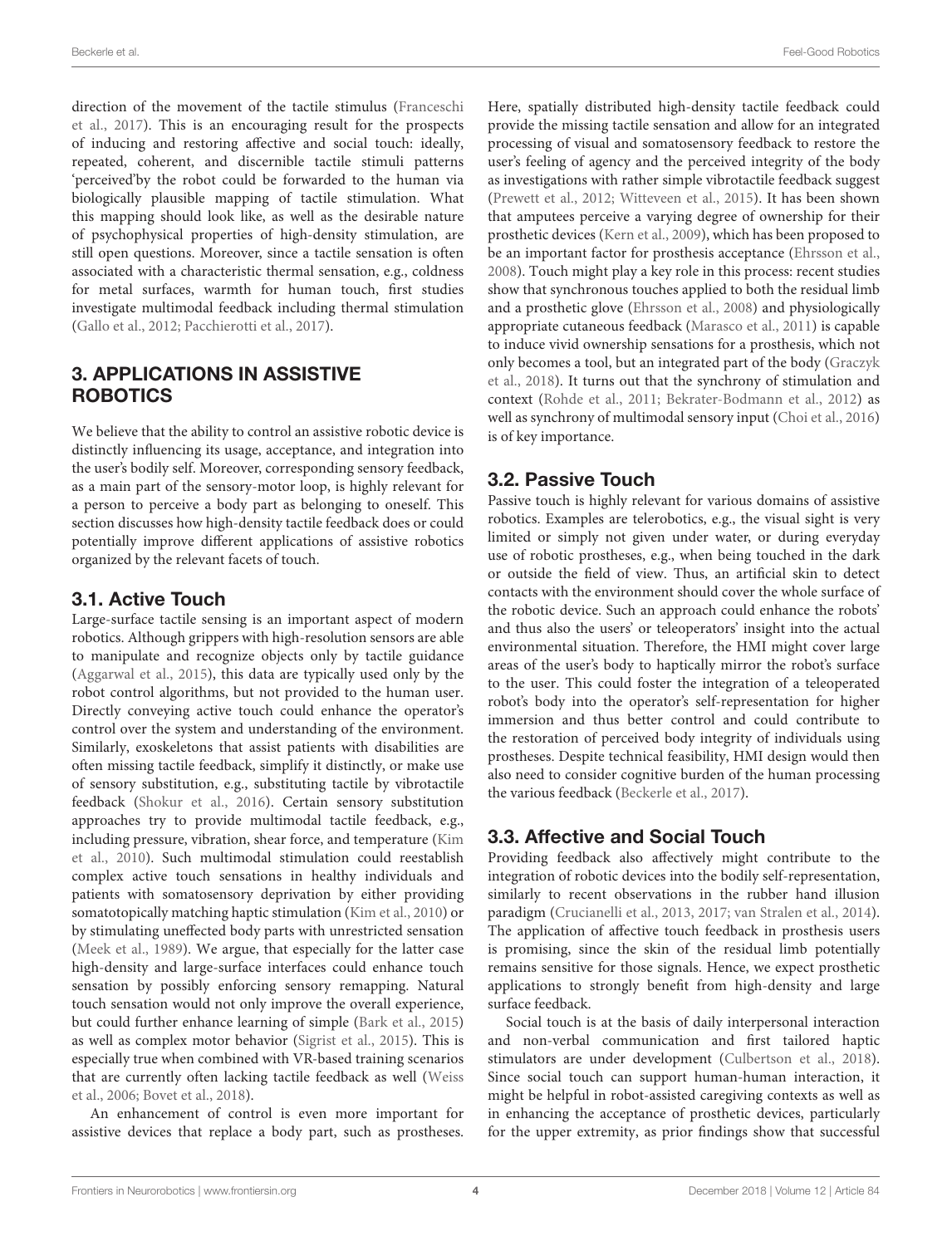prosthesis use in terms of satisfaction and frequency is positively associated with social integration [\(Ham and Cotton, 2013\)](#page-5-37).

Today, VR-based training scenarios help to improve user control in teleoperation and exoskeleton mediated assistance [\(Lugo-Villeda et al., 2009;](#page-5-38) [Folgheraiter et al., 2012;](#page-5-39) [Fani et al.,](#page-5-1) [2018\)](#page-5-1). While haptic guidance supports the users' trajectory tracking capabilities [\(Lugo-Villeda et al., 2009\)](#page-5-38), the support of a therapist could be mimicked by introducing the feeling of her or him touching a patient to prevent unwanted movements. Such a social touch must be different with respect to the forces introduced to guide the patient and could further improve the support of patients especially in VR-based therapy applications.

#### 3.4. Self-Touch

Self-touch is often neglected, but important in order to establish and maintain our own body representation (Bremner and Spence, [2017\)](#page-5-3). Moreover, this kind of touch has been shown to increase body ownership [\(Hara et al., 2015\)](#page-5-4) and first preliminary studies have extended such scenarios to rather complex situations of self-touch [\(Dieguez et al., 2009;](#page-5-40) [Huynh et al., 2018\)](#page-5-41). Research on embodiment in VR also shows that correct self-contact is more important for the feeling of embodiment than the mapping of movements [\(Bovet et al., 2018\)](#page-4-10). Yet, tactile feedback is often limited to the hand or body parts, which was shown to constrain the implementation of passive self-touch in VR [\(Bovet et al.,](#page-4-10) [2018\)](#page-4-10).

#### 4. CONCLUSION AND OUTLOOK

This paper points out the importance of various facets if tactile feedback for the embodiment of assistive robotic devices. Notably, self-touch, affective touch, and social touch should be considered as they modulate embodiment on different levels and ultimately concern psychosocial factors that determine how the device will be used in real life. To communicate this diverse tactile information between human and machine, sensing and stimulation needs to be spatially distributed and to be provided with high-density. Our review shows that several promising technologies such as flexible tactile sensors

#### REFERENCES

- <span id="page-4-8"></span>Aggarwal, A., Kampmann, P., Lemburg, J., and Kirchner, F. (2015). Haptic object recognition in underwater and deep-sea environments. J. Field Robot. 32, 167–185. doi: [10.1002/rob.21538](https://doi.org/10.1002/rob.21538)
- <span id="page-4-7"></span>Antfolk, C., D'Alonzo, M., Rosén, B., Lundborg, G., Sebelius, F., and Cipriani, C. (2013a). Sensory feedback in upper limb prosthetics. Exp. Rev. Med. Devices 10, 45–54. doi: [10.1586/erd.12.68](https://doi.org/10.1586/erd.12.68)
- <span id="page-4-2"></span>Antfolk, C., D'Alonzo, M., Controzzi, M., Lundborg, G., Rosen, B., Sebelius, F., et al. (2013b). Artificial redirection of sensation from prosthetic fingers to the phantom hand map on transradial amputees: vibrotactile versus mechanotactile sensory feedback. IEEE Trans. Neural Syst. Rehabil. Eng. [21, 112–120. doi: 10.1109/TNSRE.2012.22](https://doi.org/10.1109/TNSRE.2012.2217989) 17989
- <span id="page-4-4"></span>Avizzano, C. A., and Bergamasco, M. (1999). "Haptic interfaces: a new interaction paradigm," in IEEE/RSJ International Conference on Intelligent Robots and Systems (Kyongju).
- <span id="page-4-9"></span>Bark, K., Hyman, E., Tan, F., Cha, E., Jax, S. A., Buxbaum, L. J., et al. (2015). Effects of vibrotactile feedback on human learning of arm motions. IEEE Trans. Neural Syst. Rehabil. Eng. 23, 51–63. doi: [10.1109/TNSRE.2014.2327229](https://doi.org/10.1109/TNSRE.2014.2327229)

or electrotactile stimulation exist, but need to be improved and integrated into one interface. The design of the nonstationary and complex stimulation patterns to provide the actual tactile feedback might take human-human interaction as an example.

Finally, we expect that versatile and realistic tactile feedback covering the different facets of touch will enhance the usability and the user experience of assistive robots. We advocate the inclusion of self-touch, affective touch, and social touch to provide interfaces that approximate the capabilities of human skin. We recommend fundamental research toward a practical framework for psychology of tool use that can provide guidelines toward engineering for embodiment. A tight collaboration of engineering and psychology will be needed to devise experimental protocols as well as day-to-day interaction strategies between machines and humans. Advanced robotic touch technology embedded into robotic artifacts will likely be the main tool to enforce a real synergy with users.

### AUTHOR CONTRIBUTIONS

PB coordinated the development of the paper and the integration of individual contributions. All authors contributed content, perspectives, and references as well as discussed and revised the manuscript.

#### FUNDING

This work received support from the German Research Foundation (DFG) through the projects "Users Body Experience and Human-Machine Interfaces in (Assistive) Robotics" (no. BE 5729/3&11), "TACT-HAND: improving control of prosthetic hands using tactile sensors and realistic machine learning" (no. CA 1389/1), and the project ROBIN (no. 8022-00243A) funded by the Independent Research Fund Denmark as well as the Swiss National Science Foundation (no. 170511). The support by the German Research Foundation and the Open Access Publishing Fund of Technische Universität Darmstadt, Germany is acknowledged.

- <span id="page-4-6"></span>Beckerle, P. (2017). Commentary: proceedings of the first workshop on peripheral machine interfaces: going beyond traditional surface electromyography. Front. Neurorobot. 11:32. doi: [10.3389/fnbot.2017.00032](https://doi.org/10.3389/fnbot.2017.00032)
- <span id="page-4-0"></span>Beckerle, P., Salvietti, G., Unal, R., Prattichizzo, D., Rossi, S., Castellini, C., et al. (2017). A human-robot interaction perspective on assistive and rehabilitation robotics. Front. Neurorobot. 11:24. doi: [10.3389/fnbot.2017.00024](https://doi.org/10.3389/fnbot.2017.00024)
- <span id="page-4-11"></span>Bekrater-Bodmann, R., Foell, J., Diers, M., and Flor, H. (2012). The perceptual and neuronal stability of the rubber hand illusion across contexts and over time. Brain Res. 1452, 130–139. doi: [10.1016/j.brainres.2012.03.001](https://doi.org/10.1016/j.brainres.2012.03.001)
- <span id="page-4-3"></span>Bensmaia, S. J., and Miller, L. E. (2014). Restoring sensorimotor function through intracortical interfaces: progress and looming challenges. Nat. Rev. Neurosci. 15:313. doi: [10.1038/nrn3724](https://doi.org/10.1038/nrn3724)
- <span id="page-4-5"></span>Ben-Tzvi, P., and Ma, Z. (2015). Sensing and force-feedback exoskeleton (safe) robotic glove. IEEE Trans. Neural Syst. Rehabil. Eng. 23, 992–1002. doi: [10.1109/TNSRE.2014.2378171](https://doi.org/10.1109/TNSRE.2014.2378171)
- <span id="page-4-1"></span>Botvinick, M., and Cohen, J. (1998). Rubber hands 'feel' touch that eyes see. Nature 391:756. doi: [10.1038/35784](https://doi.org/10.1038/35784)
- <span id="page-4-10"></span>Bovet, S., Debarba, H. G., Herbelin, B., Molla, E., and Boulic, R. (2018). The critical role of self-contact for embodiment in virtual reality. IEEE Trans. Visual. Comput. Graph. 24, 1428–1436. doi: [10.1109/TVCG.2018.2794658](https://doi.org/10.1109/TVCG.2018.2794658)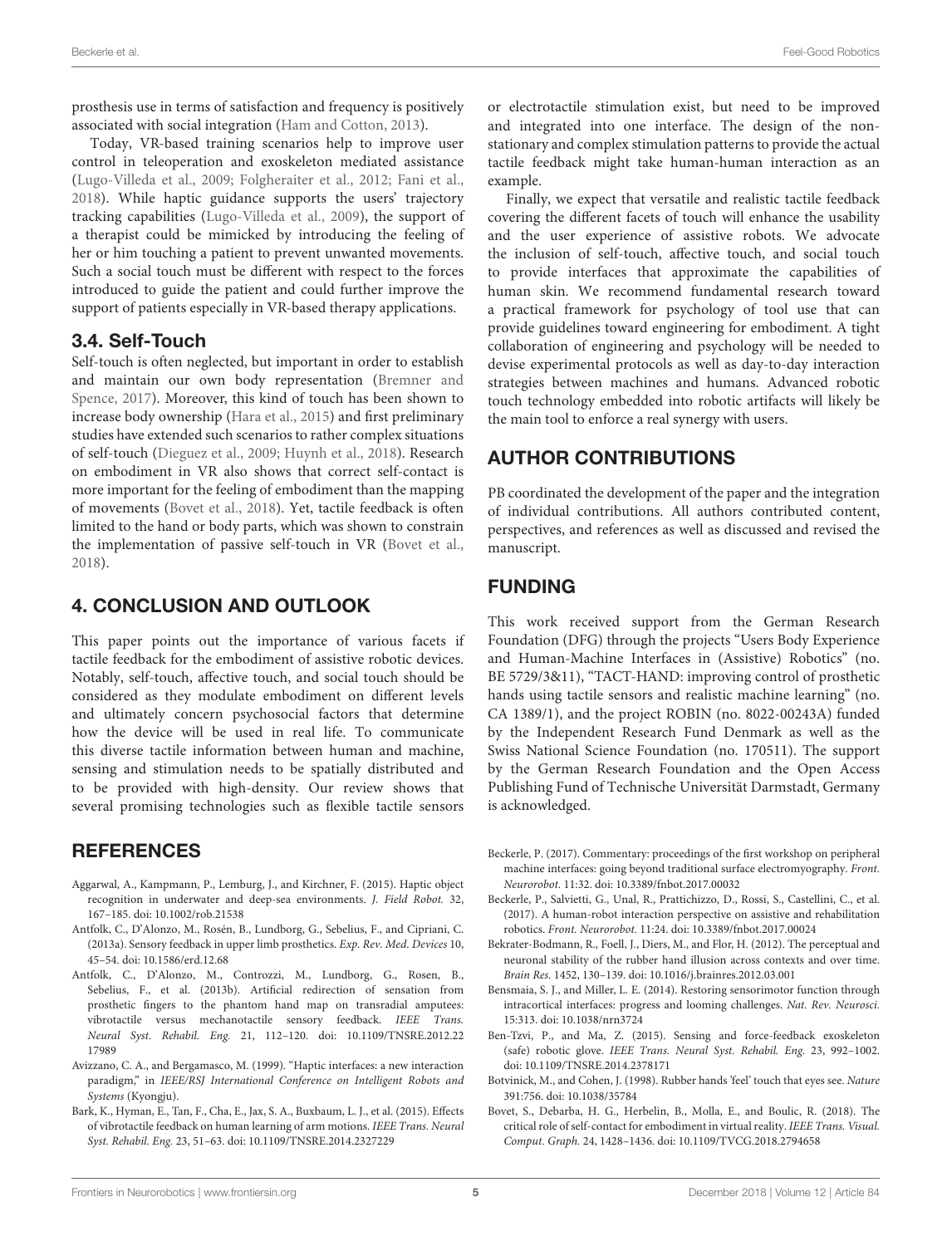- <span id="page-5-3"></span>Bremner, A. J., and Spence, C. (2017). "The development of tactile perception," in Advances in Child Development and Behavior, Vol. 52 (Cambridge, MA: Elsevier), 227–268. doi: [10.1016/bs.acdb.2016.12.002](https://doi.org/10.1016/bs.acdb.2016.12.002)
- <span id="page-5-28"></span>Büscher, G. H., Kõiva, R., Schürmann, C., Haschke, R., and Ritter, H. J. (2015). Flexible and stretchable fabric-based tactile sensor. Robot. Auton. Syst. 63, 244–252. doi: [10.1016/j.robot.2014.09.007](https://doi.org/10.1016/j.robot.2014.09.007)
- <span id="page-5-21"></span>Castellini, C., Artemiadis, P. K., Wininger, M., Ajoudani, A., Alimusaj, M., Bicchi, A., et al. (2014). Proceedings of the first workshop on peripheral machine interfaces: going beyond traditional surface electromyography. Front. Neurorobot. 5:22. doi: [10.3389/fnbot.2014.00022](https://doi.org/10.3389/fnbot.2014.00022)
- <span id="page-5-35"></span>Choi, W., Li, L., Satoh, S., and Hachimura, K. (2016). Multisensory integration in the virtual hand illusion with active movement. BioMed Res. Int. 2016:8163098. doi: [10.1155/2016/8163098](https://doi.org/10.1155/2016/8163098)
- <span id="page-5-7"></span>Crucianelli, L., Krahé, C., Jenkinson, P. M., and Fotopoulou, A. K. (2017). Interoceptive ingredients of body ownership: affective touch and cardiac awareness in the rubber hand illusion. Cortex 104, 180–192. doi: [10.1016/j.cortex.2017.04.018](https://doi.org/10.1016/j.cortex.2017.04.018)
- <span id="page-5-6"></span>Crucianelli, L., Metcalf, N. K., Fotopoulou, A., and Jenkinson, P. M. (2013). Bodily pleasure matters: velocity of touch modulates body ownership during the rubber hand illusion. Front. Psychol. 4:703. doi: [10.3389/fpsyg.2013.00703](https://doi.org/10.3389/fpsyg.2013.00703)
- <span id="page-5-36"></span>Culbertson, H., Nunez, C. M., Israr, A., Lau, F., Abnousi, F., and Okamura, A. M. (2018). "A social haptic device to create continuous lateral motion using sequential normal indentation," in IEEE Haptics Symposium (San Francisco, CA), 32–39.
- <span id="page-5-23"></span>Dahiya, R. S., Metta, G., Valle, M., and Sandini, G. (2010). Tactile sensing – from humans to humanoids. IEEE Trans. Robot. 26, 1–20. doi: [10.1109/TRO.2009.2033627](https://doi.org/10.1109/TRO.2009.2033627)
- <span id="page-5-17"></span>D'Alonzo, M., and Cipriani, C. (2012). Vibrotactile sensory substitution elicits feeling of ownership of an alien hand. PLoS ONE 7:e50756. doi: [10.1371/journal.pone.0050756](https://doi.org/10.1371/journal.pone.0050756)
- <span id="page-5-18"></span>D'Alonzo, M., Clemente, F., and Cipriani, C. (2015). Vibrotactile stimulation promotes embodiment of an alien hand in amputees with phantom sensations. IEEE Trans. Neural Syst. Rehabil. Eng. 23, 450–457. doi: [10.1109/TNSRE.2014.2337952](https://doi.org/10.1109/TNSRE.2014.2337952)
- <span id="page-5-40"></span>Dieguez, S., Mervier, M. R., Newby, N., and Blanke, O. (2009). Feeling numbness for someone else's finger. Curr. Biol. 19, R1108–R1109. doi: [10.1016/j.cub.2009.10.055](https://doi.org/10.1016/j.cub.2009.10.055)
- <span id="page-5-0"></span>Dollar, A. M., and Herr, H. (2008). Lower extremity exoskeletons and active orthoses: challenges and state-of-the-art. IEEE Trans. Robot. 24, 144–158. doi: [10.1109/TRO.2008.915453](https://doi.org/10.1109/TRO.2008.915453)
- <span id="page-5-27"></span>Dosen, S., Markovic, M., Strbac, M., Belic, M., Kojic, C., Bijelic, G., et al. (2017). Multichannel electrotactile feedback with spatial and mixed coding for closedloop control of grasping force in hand prostheses. IEEE Trans. Neural Syst. Rehabil. Eng. 25, 183–195. doi: [10.1109/TNSRE.2016.2550864](https://doi.org/10.1109/TNSRE.2016.2550864)
- <span id="page-5-33"></span>Ehrsson, H. H., Rosén, B., Stockselius, A., Ragnö, C., Köhler, P., and Lundborg, G. (2008). Upper limb amputees can be induced to experience a rubber hand as their own. Brain 131, 3443–3452. doi: [10.1093/brain/awn297](https://doi.org/10.1093/brain/awn297)
- <span id="page-5-1"></span>Fani, S., Ciotti, S., Catalano, M. G., Grioli, G., Tognetti, A., Valenza, G., et al. (2018). Simplifying telerobotics: wearability and teleimpedance improves humanrobot interactions in teleoperation. IEEE Robot. Autom. Mag. 25, 77–88. doi: [10.1109/MRA.2017.2741579](https://doi.org/10.1109/MRA.2017.2741579)
- <span id="page-5-39"></span>Folgheraiter, M., Jordan, M., Straube, S., Seeland, A., Kim, S. K., and Kirchner, E. A. (2012). Measuring the improvement of the interaction comfort of a wearable exoskeleton. Int. J. Soc. Robot. [4, 285–302. doi: 10.1007/s12369-012-](https://doi.org/10.1007/s12369-012-0147-x) 0147-x
- <span id="page-5-24"></span>Franceschi, M., Seminara, L., Došen, S., Štrbac, M., Valle, M., and Farina, D. (2017). A system for electrotactile feedback using electronic skin and flexible matrix electrodes: experimental evaluation. IEEE Trans. Hapt. 10, 162–172. doi: [10.1109/TOH.2016.2618377](https://doi.org/10.1109/TOH.2016.2618377)
- <span id="page-5-13"></span>Frisoli, A., Salsedo, F., Bergamasco, M., Rossi, B., and Carboncini, M. C. (2009). A force-feedback exoskeleton for upper-limb rehabilitation in virtual reality. Appl. Bionics Biomech. 6, 115–126. doi: [10.1155/2009/378254](https://doi.org/10.1155/2009/378254)
- <span id="page-5-16"></span>Gallo, S., Santos-Carreras, L., Rognini, G., Hara, M., Yamamoto, A., and Higuchi, T. (2012). "Towards multimodal haptics for teleoperation: design of a tactile thermal display," in IEEE International Workshop on Advanced Motion Control (Sarajevo).
- <span id="page-5-15"></span>Gomez-Rodriguez, M., Peters, J., Hill, J., Schölkopf, B., Gharabaghi, A., and Grosse-Wentrup, M. (2011). Closing the sensorimotor loop: haptic

feedback facilitates decoding of motor imagery. J. Neural Eng. 8:036005. doi: [10.1088/1741-2560/8/3/036005](https://doi.org/10.1088/1741-2560/8/3/036005)

- <span id="page-5-34"></span>Graczyk, E. L., Resnik, L., Schiefer, M. A., Schmitt, M. S., and Tyler, D. J. (2018). Home use of a neural-connected sensory prosthesis provides the functional and psychosocial experience of having a hand again. Sci. Rep. 8:9866. doi: [10.1038/s41598-018-26952-x](https://doi.org/10.1038/s41598-018-26952-x)
- <span id="page-5-10"></span>Haans, A., and Usselsteijn, W. A. (2009). The virtual midas touch: helping behavior after a mediated social touch. IEEE Trans. Haptics 2, 136–140. doi: [10.1109/TOH.2009.20](https://doi.org/10.1109/TOH.2009.20)
- <span id="page-5-22"></span>Hahne, J. M., Markovic, M., and Farina, D. (2017). User adaptation in myoelectric man-machine interfaces. Sci. Rep. 7:4437. doi: [10.1038/s41598-017-04255-x](https://doi.org/10.1038/s41598-017-04255-x)
- <span id="page-5-37"></span>Ham, R., and Cotton, L. T. (2013). Limb Amputation: From Aetiology to Rehabilitation. Boston, MA: Springer.
- <span id="page-5-4"></span>Hara, M., Pozeg, P., Rognini, G., Higuchi, T., Fukuhara, K., Yamamoto, A., et al. (2015). Voluntary self-touch increases body ownership. Front. Psychol. 6:1509. doi: [10.3389/fpsyg.2015.01509](https://doi.org/10.3389/fpsyg.2015.01509)
- <span id="page-5-9"></span>Hertenstein, M. J., Holmes, R., McCullough, M., and Keltner, D. (2009). The communication of emotion via touch. Emotion 9:566. doi: [10.1037/a0016108](https://doi.org/10.1037/a0016108)
- <span id="page-5-8"></span>Hertenstein, M. J., Keltner, D., App, B., Bulleit, B. A., and Jaskolka, A. R. (2006). Touch communicates distinct emotions. Emotion 6:528. doi: [10.1037/1528-3542.6.3.528](https://doi.org/10.1037/1528-3542.6.3.528)
- <span id="page-5-20"></span>Holden, M. K. (2005). Virtual environments for motor rehabilitation. Cyberpsychol. Behav. 8, 187–211. doi: [10.1089/cpb.2005.8.187](https://doi.org/10.1089/cpb.2005.8.187)
- <span id="page-5-11"></span>Huisman, G. (2017). Social touch technology: a survey of haptic technology for social touch. IEEE Trans. Haptics 10, 391–408. doi: [10.1109/TOH.2017.2650221](https://doi.org/10.1109/TOH.2017.2650221)
- <span id="page-5-41"></span>Huynh, T. V., Scherf, A., Bittner, A., Saetta, G., Lenggenhager, B., and Beckerle, P. (2018). "Design of a wearable robotic hand to investigate multisensory illusions and the bodily self of humans," in International Symposium on Robotics (Munich).
- <span id="page-5-19"></span>Imaizumi, S., Asai, T., and Koyama, S. (2016). Embodied prosthetic arm stabilizes body posture, while unembodied one perturbs it. Conscious. Cogn. 45, 75–88. doi: [10.1016/j.concog.2016.08.019](https://doi.org/10.1016/j.concog.2016.08.019)
- <span id="page-5-32"></span>Kern, U., Busch, V., Rockland, M., Kohl, M., and Birklein, F. (2009). Prävalenz und risikofaktoren von phantomschmerzen und phantomwahrnehmungen in deutschland. Der Schmerz 23, 479–488. doi: [10.1007/s00482-009-0786-5](https://doi.org/10.1007/s00482-009-0786-5)
- <span id="page-5-25"></span>Kim, J., Lee, M., Shim, H. J., Ghaffari, R., Cho, H. R., Son, D., et al. (2014). Stretchable silicon nanoribbon electronics for skin prosthesis. Nat. Commun. 5:5747. doi: [10.1038/ncomms6747](https://doi.org/10.1038/ncomms6747)
- <span id="page-5-30"></span>Kim, K., Colgate, J. E., Santos-Munné, J. J., Makhlin, A., and Peshkin, M. A. (2010). On the design of miniature haptic devices for upper extremity prosthetics. IEEE/ASME Trans. Mechatr. 15, 27–39. doi: [10.1109/TMECH.2009.2013944](https://doi.org/10.1109/TMECH.2009.2013944)
- <span id="page-5-29"></span>Kõiva, R., Zenker, M., Schürmann, C., Haschke, R., and Ritter, H. J. (2013). "A highly sensitive 3d-shaped tactile sensor," in IEEE/ASME International Conference on Advanced Intelligent Mechatronics (Wollongong).
- <span id="page-5-26"></span>Li, K., Fang, Y., Zhou, Y., and Liu, H. (2017). Non-invasive stimulation-based tactile sensation for upper-extremity prosthesis: a review. IEEE Sens. J. 17, 2625–2635. doi: [10.1109/JSEN.2017.2674965](https://doi.org/10.1109/JSEN.2017.2674965)
- <span id="page-5-5"></span>Löken, L. S., Wessberg, J., Morrison, I., McGlone, F., and Olausson, H. (2009). Coding of pleasant touch by unmyelinated afferents in humans. Nat. Neurosci. 12:547. doi: [10.1038/nn.2312](https://doi.org/10.1038/nn.2312)
- <span id="page-5-38"></span>Lugo-Villeda, L. I., Frisoli, A., Sandoval-Gonzalez, O., Padilla, M. A., Parra-Vega, V., Avizzano, C. A., et al. (2009). "Haptic guidance of light-exoskeleton for armrehabilitation tasks," in IEEE International Symposium on Robot and Human Interactive Communication (Toyama).
- <span id="page-5-2"></span>Makin, T. R., de Vignemont, F., and Faisal, A. A. (2017). Neurocognitive barriers to the embodiment of technology. Nat. Biomed. Eng. 1:0014. doi: [10.1038/s41551-016-0014](https://doi.org/10.1038/s41551-016-0014)
- <span id="page-5-14"></span>Mallwitz, M., Will, N., Teiwes, J., and Kirchner, E. A. (2015). "The capio active upper body exoskeleton and its application for teleoperation," in Proceedings of the 13th Symposium on Advanced Space Technologies in Robotics and Automation. ESA/Estec Symposium on Advanced Space Technologies in Robotics and Automation (ASTRA-2015) ESA (Noordwijk).
- <span id="page-5-12"></span>Marasco, P. D., Kim, K., Colgate, J. E., Peshkin, M. A., and Kuiken, T. A. (2011). Robotic touch shifts perception of embodiment to a prosthesis in targeted reinnervation amputees. Brain 134, 747–758. doi: [10.1093/brain/awq361](https://doi.org/10.1093/brain/awq361)
- <span id="page-5-31"></span>Meek, S. G., Jacobsen, S. C., and Goulding, P. P. (1989). Extended physiologic taction: design and evaluation of a proportional force feedback system. J. Rehabil. Res. Dev. 26, 53–62.